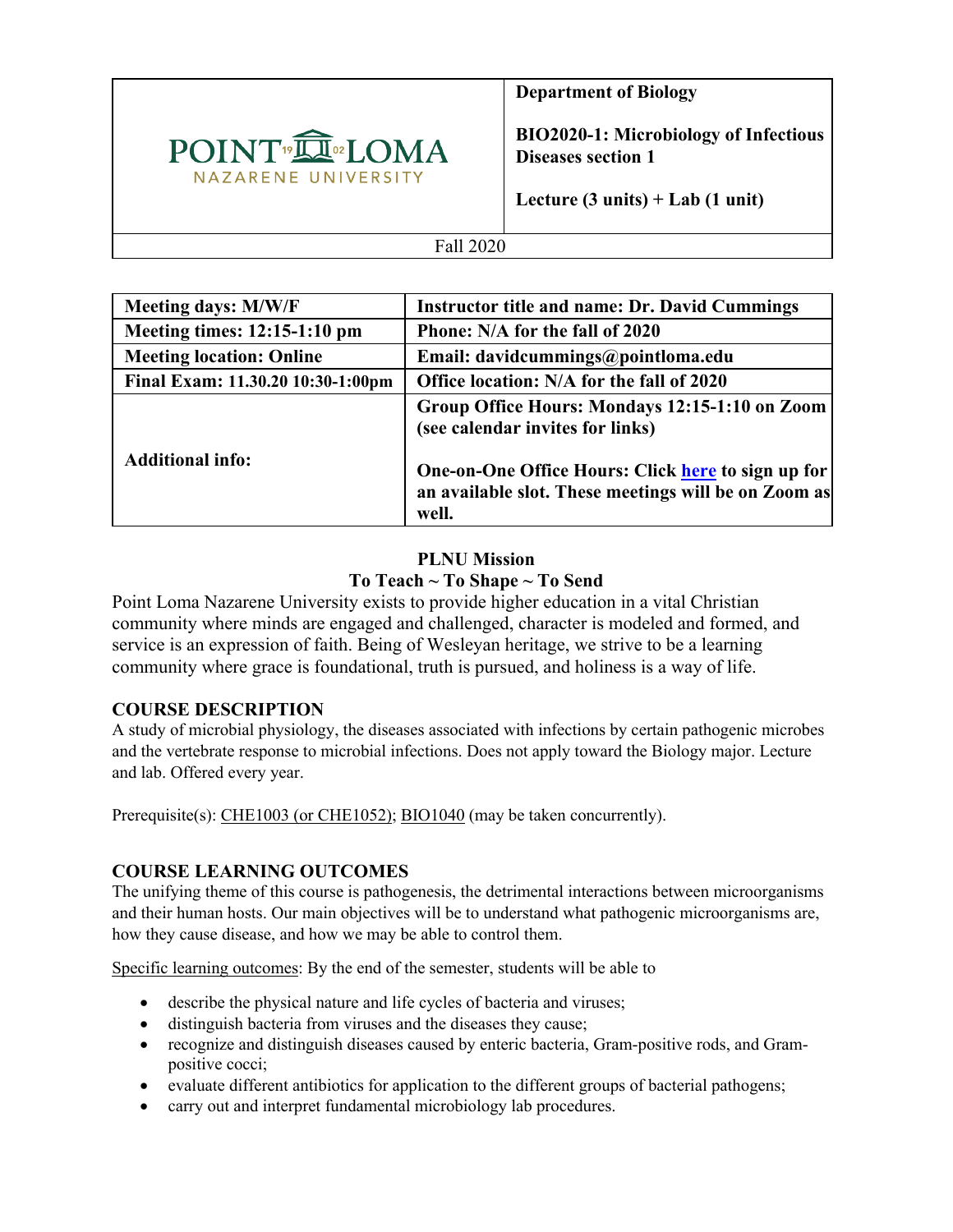# **REQUIRED TEXTS AND RECOMMENDED STUDY RESOURCES**

- *1. Microbiology with Diseases by Taxonomy + ACCESS CODE.* Fifth Edition. Robert W. Bauman, Pearson, 2016. ISBN: 9780134402819 (eTEXT+ACCESS code)
- *2. Follow Your Gut.* Rob Knight, Simon & Schuster, 2015. ISBN 978-1476784748
- *3. The Sanford Guide:* Ordering instructions are on CANVAS.
- *4. LB Agar Plates:* You will need 10 LB agar plates for week 2 (purchase HERE).

# **COURSE CREDIT HOUR INFORMATION**

In the interest of providing sufficient time to accomplish the stated Course Learning Outcomes, this class meets the PLNU credit hour policy for a 4-unit class delivered over 15 weeks. It is anticipated that students will spend a minimum of 37.5 participation hours per credit hour on their coursework. For this course, students will spend an estimated 150 total hours meeting the course learning outcomes. The time estimations are provided in the Canvas modules.

## **ASSESSMENT AND GRADING**

### **Assessment and grading:**

A total of 850 points are possible in the class: 700 points in lecture and another 150 point in lab.

*Exams* **(500 points)** –There will be four multiple-choice exams, including the final, in this course, each worth 125 points. Exam questions will be focused on material from lecture (as opposed to lab). Exams 2 and 3 will be semi-cumulative, with approximately 20% of the points coming from questions associated with the previous chapters (*i.e.*, those on which you have already been tested). The final exam will be 100% cumulative, covering the entire semester. If you have a legitimate conflict with an exam date/time, you must inform the instructor prior to the week of the exam to arrange for a makeup exam. Students are responsible for all lecture material AND everything on the reading guides, whether or not it is covered in class. All exams will be administered through Honorlock.

*Homework* **(100 points)** – Weekly homework, found on Mastering Microbiology (PEARSON) will be assigned (approximately10 points each). Due dates can be found in the course schedule posted on CANVAS (Calendar). These assignments are usually due on Monday nights by 11:59 pm. In addition, there are a series of Dynamic Learning Modules that are associated with each chapter; these are due the day before your exams. Each Dynamic Learning Module chapter will count as 2.5 extra credit points towards your exam score. So, for instance if there are 2 chapters covered on that exam, you can earn 5 extra credit points. These are an excellent way to prepare for your exam.

*Chemistry review quiz* **(10 points)** – Chemistry is an important pre-requisite to BIO2020. To ensure that you remember basic chemistry terminology and principles, you will be given a quiz early in the semester. The instructor will inform you in advance of the topics you can expect on the quiz.

*Case studies* **(30 points) –** Learning infectious disease principles in context can be a powerful way to ensure retention of the material. At three strategic points in the semester, students will be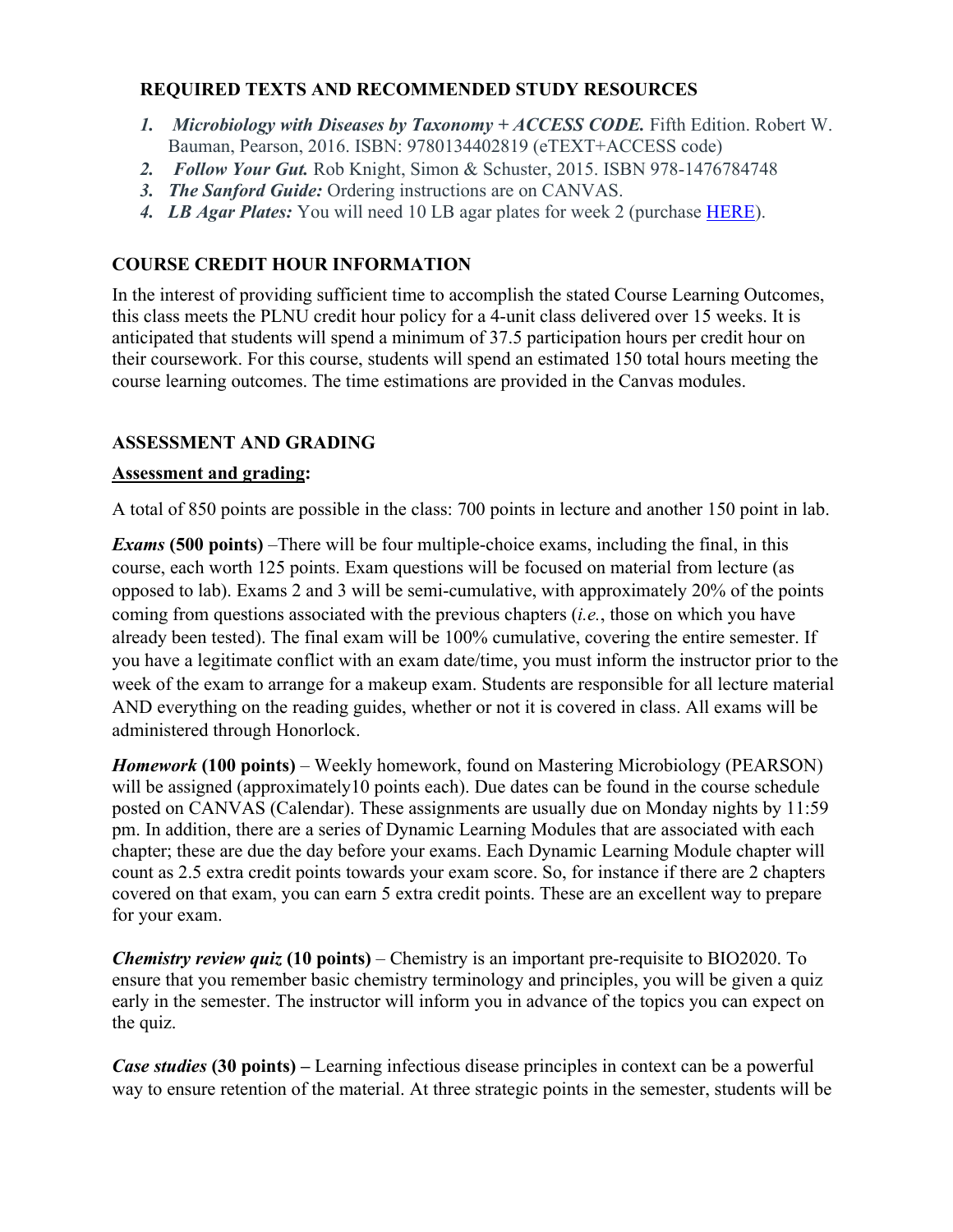assigned a case study describing a real infection. Worksheets will be assigned and should be typed up and turned in on the due date in hard copy (10 pts each). All of class time on the due date will be dedicated to discussion, and two or three questions from the case studies will be found on the exams.

*Participation/Attendance/Group Learning (60 points***) –** BIO2020 will meet synchronously every Wednesday, and sometimes on Fridays as well. Attendance will be taken at these synchronous lectures. In addition, there will be group learning opportunities most weeks. Your participation in these discussion boards, group assignments, etc. will contribute towards your participation grade.

*Laboratory activities* **(150 points)** – The BIO2020 lab is designed to expose the student to some of the essential tools of the microbiologist in a safe, controlled environment. More details can be found in the separate lab syllabus.

| Point breakdown                         |                     |  |
|-----------------------------------------|---------------------|--|
| Exams $(4)$                             | 500 points          |  |
| Homework assignments (10)               | 100 points          |  |
| Chemistry review quiz (1)               | 10 points           |  |
| Case studies $(3)$                      | 30 points           |  |
| Participation/Attendance/Group Learning | 60 points           |  |
| Laboratory activities                   | 150 points          |  |
| <b>TOTAL</b>                            | 850 possible points |  |

### **Grade Scale Based on Percentages**

| $A$ 92-100    | $B+88-89$     | $C+78-79$     | $D+68-69$     | F 59 or lower |
|---------------|---------------|---------------|---------------|---------------|
| $A - 90 - 91$ | B 82-87       | $C.72-77$     | D $62-67$     |               |
|               | $B - 80 - 81$ | $C - 70 - 71$ | $D - 60 - 61$ |               |

\*NOTE: Final percentages will be rounded to the nearest whole number and the letter grade assigned will be non-negotiable.

### **STATE AUTHORIZATION**

State authorization is a formal determination by a state that Point Loma Nazarene University is approved to conduct activities regulated by that state. In certain states outside California, Point Loma Nazarene University is not authorized to enroll online (distance education) students. If a student moves to another state after admission to the program and/or enrollment in an online course, continuation within the program and/or course will depend on whether Point Loma Nazarene University is authorized to offer distance education courses in that state. It is the student's responsibility to notify the institution of any change in his or her physical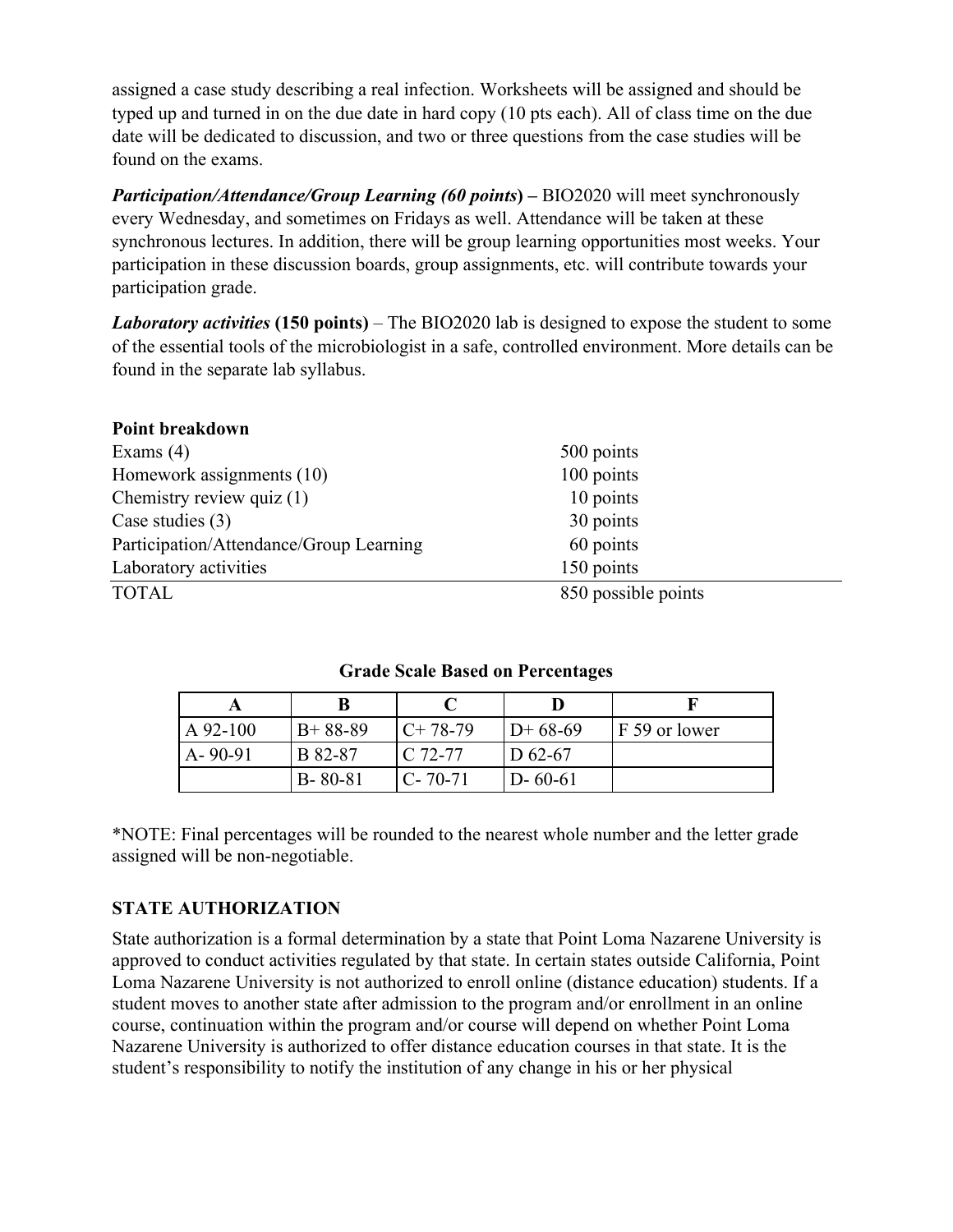location. Refer to the map on State Authorization to view which states allow online (distance education) outside of California.

## **INCOMPLETES AND LATE ASSIGNMENTS**

All assignments are to be submitted/turned in by the beginning of the class session when they are due—including assignments posted in Canvas. Incompletes will only be assigned in extremely unusual circumstances.

# **PLNU COPYRIGHT POLICY**

Point Loma Nazarene University, as a non-profit educational institution, is entitled by law to use materials protected by the US Copyright Act for classroom education. Any use of those materials outside the class may violate the law.

## **PLNU ACADEMIC HONESTY POLICY**

Students should demonstrate academic honesty by doing original work and by giving appropriate credit to the ideas of others. Academic dishonesty is the act of presenting information, ideas, and/or concepts as one's own when in reality they are the results of another person's creativity and effort. A faculty member who believes a situation involving academic dishonesty has been detected may assign a failing grade for that assignment or examination, or, depending on the seriousness of the offense, for the course. Faculty should follow and students may appeal using the procedure in the university Catalog. See Academic Policies for definitions of kinds of academic dishonesty and for further policy information.

# **PLNU ACADEMIC ACCOMMODATIONS POLICY**

While all students are expected to meet the minimum standards for completion of this course as established by the instructor, students with disabilities may require academic adjustments, modifications or auxiliary aids/services. At Point Loma Nazarene University (PLNU), these students are requested to register with the Disability Resource Center (DRC), located in the Bond Academic Center (*DRC@pointloma.edu* or 619-849-2486). The DRC's policies and procedures for assisting such students in the development of an appropriate academic adjustment plan (AP) allows PLNU to comply with Section 504 of the Rehabilitation Act and the Americans with Disabilities Act. Section 504 prohibits discrimination against students with special needs and guarantees all qualified students equal access to and benefits of PLNU programs and activities. After the student files the required documentation, the DRC, in conjunction with the student, will develop an AP to meet that student's specific learning needs. The DRC will thereafter email the student's AP to all faculty who teach courses in which the student is enrolled each semester. The AP must be implemented in all such courses.

If students do not wish to avail themselves of some or all of the elements of their AP in a particular course, it is the responsibility of those students to notify their professor in that course. PLNU highly recommends that DRC students speak with their professors during the first two weeks of each semester about the applicability of their AP in that particular course and/or if they do not desire to take advantage of some or all of the elements of their AP in that course.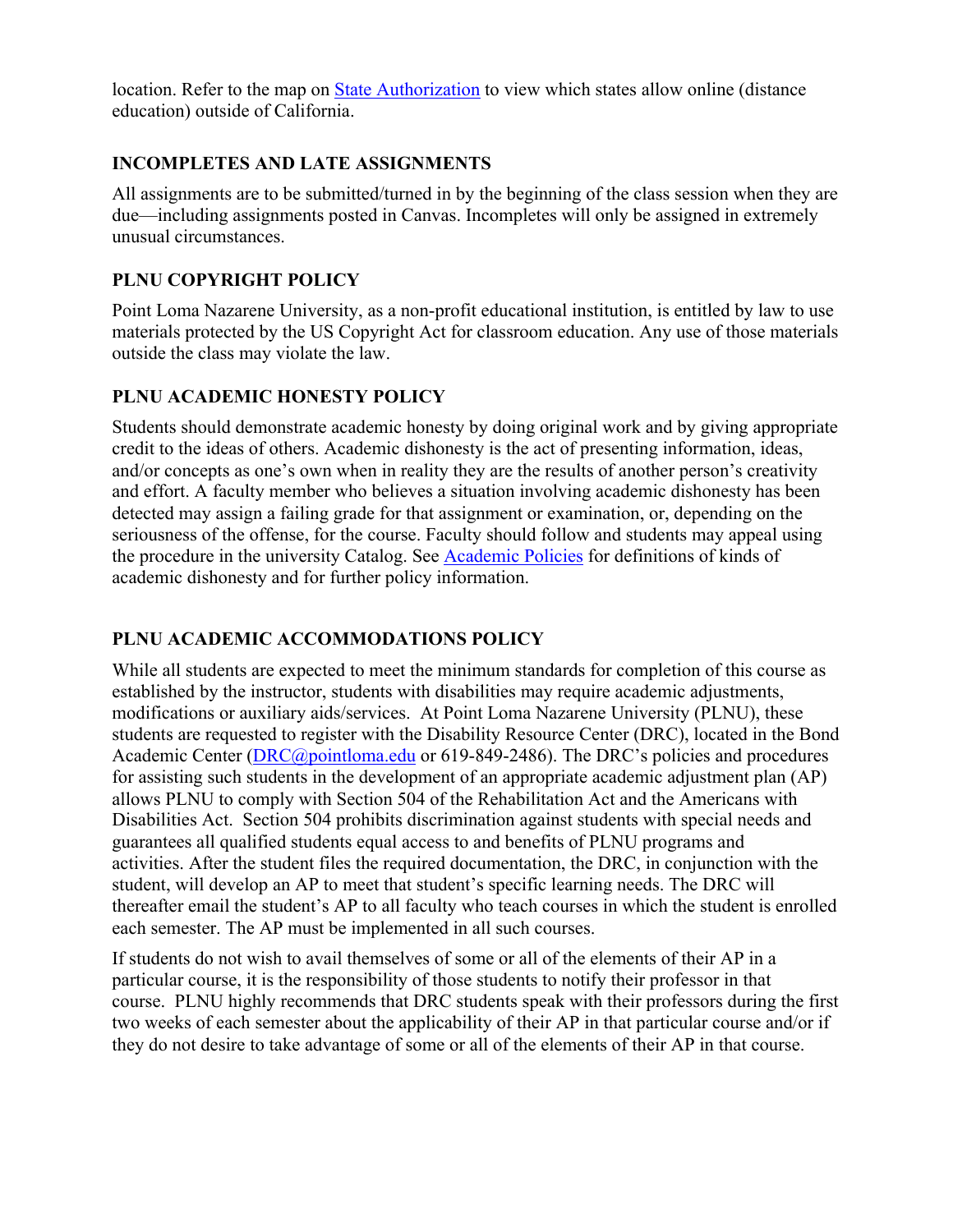# **PLNU ATTENDANCE AND PARTICIPATION POLICY**

Regular and punctual attendance at all **synchronous** class sessions is considered essential to optimum academic achievement. If the student is absent for more than 10 percent of class sessions (virtual or face-to-face), the faculty member will issue a written warning of deenrollment. If the absences exceed 20 percent, the student may be de-enrolled without notice until the university drop date or, after that date, receive the appropriate grade for their work and participation. In some courses, a portion of the credit hour content will be delivered **asynchronously** and attendance will be determined by submitting the assignments by the posted due dates. See Academic Policies in the Undergraduate Academic Catalog. If absences exceed these limits but are due to university excused health issues, an exception will be granted.

### **Asynchronous Attendance/Participation Definition**

A day of attendance in asynchronous content is determined as contributing a substantive note, assignment, discussion, or submission by the posted due date. Failure to meet these standards will result in an absence for that day. Instructors will determine how many asynchronous attendance days are required each week.

## **SPIRITUAL CARE**

Please be aware PLNU strives to be a place where you grow as whole persons. To this end, we provide resources for our students to encounter God and grow in their Christian faith. If students have questions, a desire to meet with the chaplain or have prayer requests you can contact the Office of Spiritual Development.

### **USE OF TECHNOLOGY**

In order to be successful in the online environment, you'll need to meet the minimum technology and system requirements; please refer to the *Technology and System Requirements* information. Additionally, students are required to have headphone speakers compatible with their computer available to use. If a student is in need of technological resources please contact student-techrequest@pointloma.edu.

Problems with technology do not relieve you of the responsibility of participating, turning in your assignments, or completing your class work.